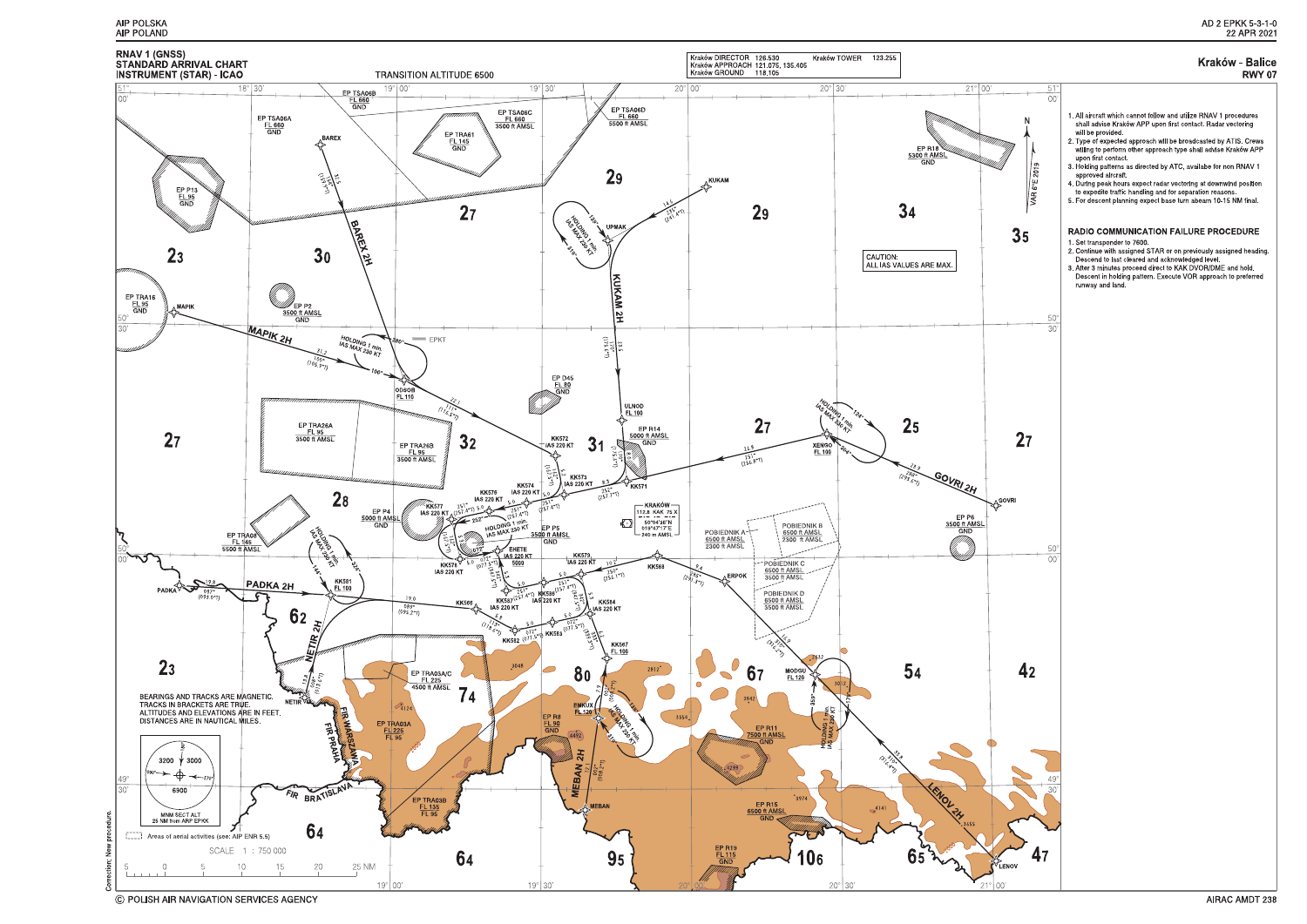#### **RNAV 1 (GNSS) STANDARD ARRIVAL CHART INSTRUMENT (STAR) - ICAO**

#### **Kraków - Balice RWY 07**

**MAPIK 2H**

| <b>SEQUENCE</b><br><b>NUMBER</b> | <b>PATH</b><br><b>TERMINATOR</b> | <b>WAYPOINT</b><br><b>IDENTIFIER</b> | <b>COURSE / TRACK</b><br>$^{\circ}$ M $^{\circ}$ T) | <b>DISTANCE</b><br>(NM) | <b>ALTITUDE</b>          | <b>SPEED</b><br>(kt)     | <b>NAV SPEC</b>   |
|----------------------------------|----------------------------------|--------------------------------------|-----------------------------------------------------|-------------------------|--------------------------|--------------------------|-------------------|
| 001                              | IF                               | <b>MAPIK</b>                         |                                                     | $\blacksquare$          | $\overline{\phantom{a}}$ |                          | RNAV <sub>1</sub> |
| 002                              | TF                               | <b>ODSOB</b>                         | 100 (105.9)                                         | 31.24                   | $+$ FL110                | $\overline{\phantom{a}}$ | RNAV <sub>1</sub> |
| 003                              | TF                               | <b>KK572</b>                         | 111 (116.5)                                         | 22.05                   | $\blacksquare$           | $-220$                   | RNAV <sub>1</sub> |
| 004                              | TF                               | <b>KK573</b>                         | 162 (167.5)                                         | 5.20                    | $\overline{\phantom{a}}$ | $-220$                   | RNAV <sub>1</sub> |
| 005                              | TF                               | <b>KK574</b>                         | 251 (257.4)                                         | 5.00                    | $\blacksquare$           | $-220$                   | RNAV <sub>1</sub> |
| 006                              | TF                               | <b>KK576</b>                         | 251 (257.4)                                         | 5.00                    | $\overline{\phantom{a}}$ | $-220$                   | RNAV <sub>1</sub> |
| 007                              | TF                               | <b>KK577</b>                         | 251 (257.4)                                         | 5.00                    | ٠                        | $-220$                   | RNAV <sub>1</sub> |
| 008                              | TF                               | <b>KK578</b>                         | 162 (167.5)                                         | 5.30                    | $\blacksquare$           | $-220$                   | RNAV <sub>1</sub> |
| 009                              | TF                               | <b>EHETE</b>                         | 072 (077.5)                                         | 5.00                    | $+5000$ ft               | $-220$                   | RNAV <sub>1</sub> |

### **BAREX 2H**

| <b>SEQUENCE</b><br><b>NUMBER</b> | <b>PATH</b><br><b>TERMINATOR</b> | <b>WAYPOINT</b><br><b>IDENTIFIER</b> | <b>COURSE / TRACK</b><br>$^{\circ}$ M ( $^{\circ}$ T) | <b>DISTANCE</b><br>(NM) | <b>ALTITUDE</b>          | <b>SPEED</b><br>(kt) | <b>NAV SPEC</b>   |
|----------------------------------|----------------------------------|--------------------------------------|-------------------------------------------------------|-------------------------|--------------------------|----------------------|-------------------|
| 001                              | IF                               | <b>BAREX</b>                         |                                                       |                         |                          |                      | RNAV <sub>1</sub> |
| 002                              | TF                               | <b>ODSOB</b>                         | 154 (159.9)                                           | 32.53                   | +FL110                   |                      | RNAV <sub>1</sub> |
| 003                              | TF                               | <b>KK572</b>                         | 111 (116.5)                                           | 22.05                   | $\overline{\phantom{a}}$ | $-220$               | RNAV <sub>1</sub> |
| 004                              | TF                               | <b>KK573</b>                         | 162 (167.5)                                           | 5.20                    |                          | $-220$               | RNAV <sub>1</sub> |
| 005                              | TF                               | <b>KK574</b>                         | 251 (257.4)                                           | 5.00                    | ٠                        | $-220$               | RNAV <sub>1</sub> |
| 006                              | TF                               | <b>KK576</b>                         | 251 (257.4)                                           | 5.00                    | ٠                        | $-220$               | RNAV <sub>1</sub> |
| 007                              | TF                               | <b>KK577</b>                         | 251 (257.4)                                           | 5.00                    | $\blacksquare$           | $-220$               | RNAV <sub>1</sub> |
| 008                              | TF                               | <b>KK578</b>                         | 162 (167.5)                                           | 5.30                    | $\overline{\phantom{a}}$ | $-220$               | RNAV <sub>1</sub> |
| 009                              | TF                               | <b>EHETE</b>                         | 072 (077.5)                                           | 5.00                    | $+5000$ ft               | $-220$               | RNAV <sub>1</sub> |

### **KUKAM 2H**

| <b>SEQUENCE</b><br><b>NUMBER</b> | <b>PATH</b><br><b>TERMINATOR</b> | <b>WAYPOINT</b><br><b>IDENTIFIER</b> | <b>COURSE / TRACK</b><br>$^{\circ}$ M $^{\circ}$ T) | <b>DISTANCE</b><br>(NM) | <b>ALTITUDE</b>          | <b>SPEED</b><br>(kt)     | <b>NAV SPEC</b>   |
|----------------------------------|----------------------------------|--------------------------------------|-----------------------------------------------------|-------------------------|--------------------------|--------------------------|-------------------|
| 001                              | IF                               | <b>KUKAM</b>                         |                                                     |                         |                          |                          | RNAV <sub>1</sub> |
| 002                              | TF                               | <b>UPMAK</b>                         | 235 (241.4)                                         | 14.61                   | $\blacksquare$           | $\overline{\phantom{a}}$ | RNAV <sub>1</sub> |
| 003                              | TF                               | <b>ULNOD</b>                         | 170 (175.6)                                         | 23.49                   | $+$ FL100                | $\overline{\phantom{0}}$ | RNAV <sub>1</sub> |
| 004                              | TF                               | <b>KK571</b>                         | 170 (175.6)                                         | 7.96                    | $\blacksquare$           | $\blacksquare$           | RNAV <sub>1</sub> |
| 005                              | TF                               | <b>KK573</b>                         | 252 (257.7)                                         | 8.34                    | $\blacksquare$           | $-220$                   | RNAV <sub>1</sub> |
| 006                              | <b>TF</b>                        | <b>KK574</b>                         | 251 (257.4)                                         | 5.00                    | $\overline{\phantom{a}}$ | $-220$                   | RNAV <sub>1</sub> |
| 007                              | TF                               | <b>KK576</b>                         | 251 (257.4)                                         | 5.00                    | $\blacksquare$           | $-220$                   | RNAV <sub>1</sub> |
| 008                              | TF                               | <b>KK577</b>                         | 251 (257.4)                                         | 5.00                    | $\blacksquare$           | $-220$                   | RNAV <sub>1</sub> |
| 009                              | <b>TF</b>                        | <b>KK578</b>                         | 162 (167.5)                                         | 5.30                    | $\blacksquare$           | $-220$                   | RNAV <sub>1</sub> |
| 010                              | TF                               | <b>EHETE</b>                         | 072 (077.5)                                         | 5.00                    | $+5000$ ft               | $-220$                   | RNAV <sub>1</sub> |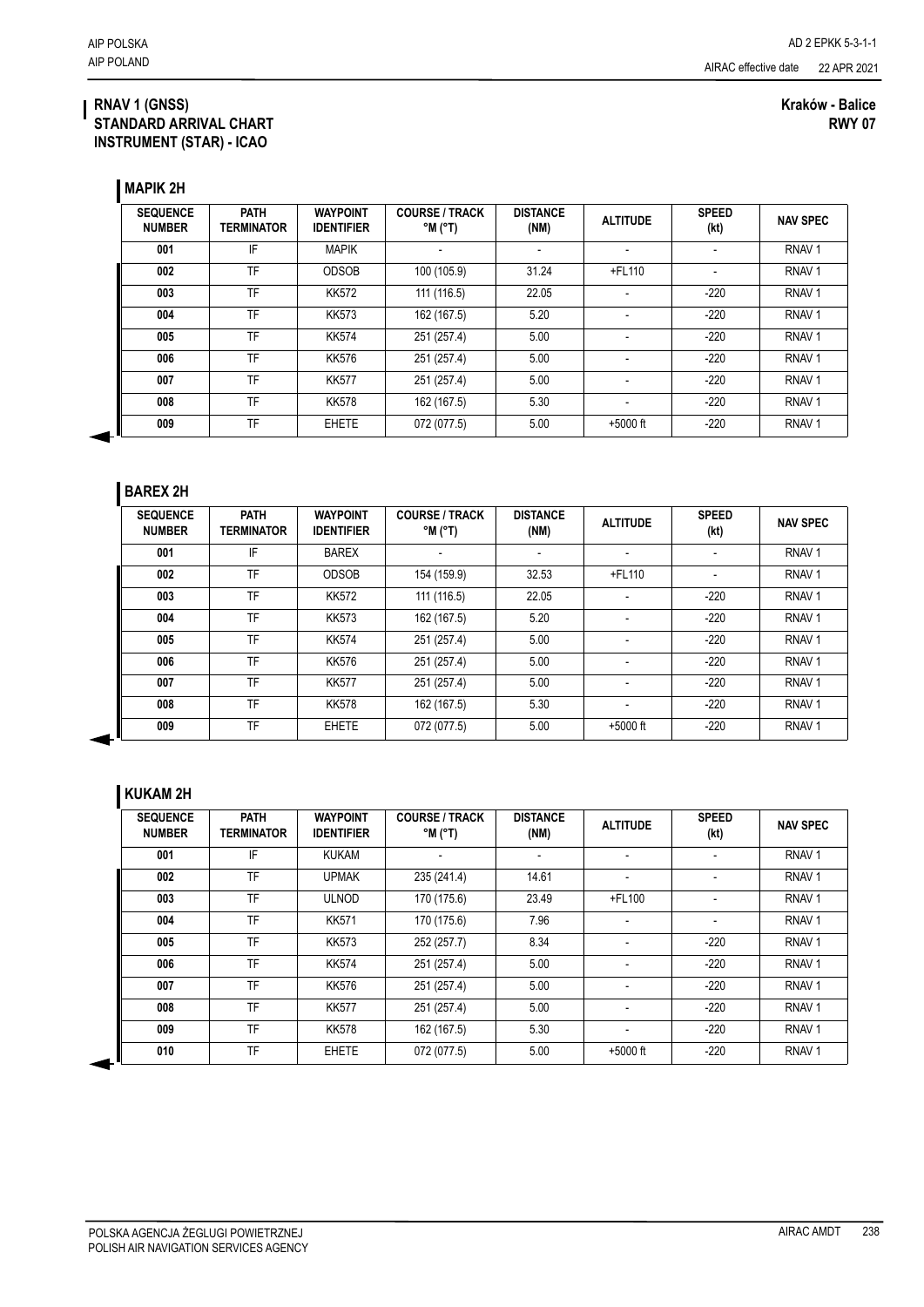# **GOVRI 2H**

| <b>SEQUENCE</b><br><b>NUMBER</b> | <b>PATH</b><br><b>TERMINATOR</b> | <b>WAYPOINT</b><br><b>IDENTIFIER</b> | <b>COURSE / TRACK</b><br>$^{\circ}$ M ( $^{\circ}$ T) | <b>DISTANCE</b><br>(NM) | <b>ALTITUDE</b>          | <b>SPEED</b><br>(kt) | <b>NAV SPEC</b>   |
|----------------------------------|----------------------------------|--------------------------------------|-------------------------------------------------------|-------------------------|--------------------------|----------------------|-------------------|
| 001                              | IF                               | <b>GOVRI</b>                         |                                                       |                         | $\overline{\phantom{a}}$ |                      | RNAV <sub>1</sub> |
| 002                              | TF                               | <b>XENGO</b>                         | 288 (293.6)                                           | 23.93                   | +FL100                   |                      | RNAV <sub>1</sub> |
| 003                              | TF                               | <b>KK571</b>                         | 251 (256.8)                                           | 26.79                   | $\blacksquare$           |                      | RNAV <sub>1</sub> |
| 004                              | TF                               | <b>KK573</b>                         | 252 (257.7)                                           | 8.34                    |                          | $-220$               | RNAV <sub>1</sub> |
| 005                              | TF                               | <b>KK574</b>                         | 251 (257.4)                                           | 5.00                    | $\overline{\phantom{a}}$ | $-220$               | RNAV <sub>1</sub> |
| 006                              | <b>TF</b>                        | <b>KK576</b>                         | 251 (257.4)                                           | 5.00                    |                          | $-220$               | RNAV <sub>1</sub> |
| 007                              | TF                               | <b>KK577</b>                         | 251 (257.4)                                           | 5.00                    | $\overline{\phantom{a}}$ | $-220$               | RNAV <sub>1</sub> |
| 008                              | TF                               | <b>KK578</b>                         | 162 (167.5)                                           | 5.30                    |                          | $-220$               | RNAV <sub>1</sub> |
| 009                              | TF                               | <b>EHETE</b>                         | 072 (077.5)                                           | 5.00                    | $+5000$ ft               | $-220$               | RNAV <sub>1</sub> |

# **LENOV 2H**

| <b>SEQUENCE</b><br><b>NUMBER</b> | <b>PATH</b><br><b>TERMINATOR</b> | <b>WAYPOINT</b><br><b>IDENTIFIER</b> | <b>COURSE / TRACK</b><br>$(T^{\circ})$ M $^{\circ}$ | <b>DISTANCE</b><br>(NM) | <b>ALTITUDE</b>          | <b>SPEED</b><br>(kt) | <b>NAV SPEC</b>   |
|----------------------------------|----------------------------------|--------------------------------------|-----------------------------------------------------|-------------------------|--------------------------|----------------------|-------------------|
| 001                              | IF                               | LENOV                                | ۰                                                   |                         | $\overline{\phantom{a}}$ |                      | RNAV <sub>1</sub> |
| 002                              | TF                               | <b>MODGU</b>                         | 310 (316.4)                                         | 33.84                   | $+$ FL120                |                      | RNAV <sub>1</sub> |
| 003                              | TF                               | <b>ERPOK</b>                         | 310 (316.2)                                         | 16.92                   |                          |                      | RNAV <sub>1</sub> |
| 004                              | TF                               | <b>KK568</b>                         | 285 (291.3)                                         | 9.40                    |                          |                      | RNAV <sub>1</sub> |
| 005                              | TF                               | <b>KK579</b>                         | 250 (256.1)                                         | 10.20                   | $\overline{\phantom{a}}$ | $-220$               | RNAV <sub>1</sub> |
| 006                              | TF                               | <b>KK586</b>                         | 251 (257.4)                                         | 5.00                    |                          | $-220$               | RNAV <sub>1</sub> |
| 007                              | TF                               | <b>KK587</b>                         | 251 (257.4)                                         | 5.00                    |                          | $-220$               | RNAV <sub>1</sub> |
| 008                              | TF                               | <b>EHETE</b>                         | 342 (347.5)                                         | 5.30                    | $+5000$ ft               | $-220$               | RNAV <sub>1</sub> |

# **MEBAN 2H**

◀

| <b>SEQUENCE</b><br><b>NUMBER</b> | <b>PATH</b><br><b>TERMINATOR</b> | <b>WAYPOINT</b><br><b>IDENTIFIER</b> | <b>COURSE / TRACK</b><br>$^{\circ}$ M $^{\circ}$ T) | <b>DISTANCE</b><br>(NM) | <b>ALTITUDE</b>          | <b>SPEED</b><br>(kt) | <b>NAV SPEC</b>   |
|----------------------------------|----------------------------------|--------------------------------------|-----------------------------------------------------|-------------------------|--------------------------|----------------------|-------------------|
| 001                              | IF                               | <b>MABAN</b>                         |                                                     |                         |                          |                      | RNAV <sub>1</sub> |
| 002                              | TF                               | <b>EMKUX</b>                         | 002 (008.2)                                         | 12.09                   | +FL120                   |                      | RNAV <sub>1</sub> |
| 003                              | TF                               | KK567                                | 002 (008.2)                                         | 7.87                    | +FL100                   |                      | RNAV <sub>1</sub> |
| 004                              | TF                               | <b>KK584</b>                         | 333 (339.3)                                         | 6.20                    | $\overline{\phantom{a}}$ | $-220$               | RNAV <sub>1</sub> |
| 005                              | TF                               | <b>KK579</b>                         | 342 (347.5)                                         | 5.30                    |                          | $-220$               | RNAV <sub>1</sub> |
| 006                              | TF                               | <b>KK586</b>                         | 251 (257.4)                                         | 5.00                    |                          | $-220$               | RNAV <sub>1</sub> |
| 007                              | TF                               | <b>KK587</b>                         | 251 (257.4)                                         | 5.00                    |                          | $-220$               | RNAV <sub>1</sub> |
| 008                              | TF                               | <b>EHETE</b>                         | 342 (347.5)                                         | 5.30                    | $+5000$ ft               | $-220$               | RNAV <sub>1</sub> |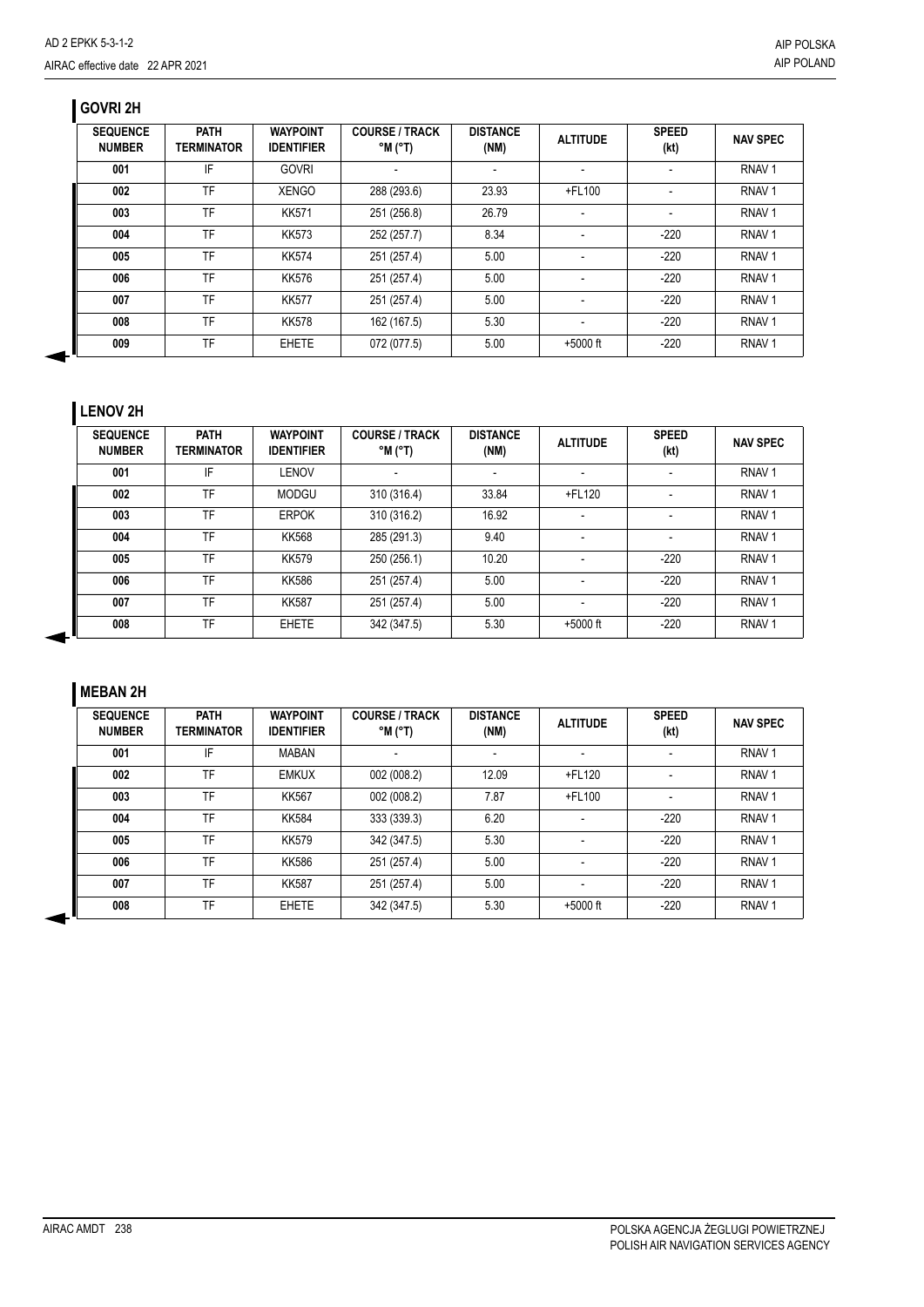## **PADKA 2H**

| <b>SEQUENCE</b><br><b>NUMBER</b> | <b>PATH</b><br><b>TERMINATOR</b> | <b>WAYPOINT</b><br><b>IDENTIFIER</b> | <b>COURSE / TRACK</b><br>$^{\circ}$ M $^{\circ}$ T) | <b>DISTANCE</b><br>(NM) | <b>ALTITUDE</b> | <b>SPEED</b><br>(kt) | <b>NAV SPEC</b>   |
|----------------------------------|----------------------------------|--------------------------------------|-----------------------------------------------------|-------------------------|-----------------|----------------------|-------------------|
| 001                              | IF                               | <b>PADKA</b>                         |                                                     |                         |                 |                      | RNAV <sub>1</sub> |
| 002                              | TF                               | <b>KK581</b>                         | 087 (093.0)                                         | 19.75                   | +FL100          |                      | RNAV <sub>1</sub> |
| 003                              | TF                               | <b>KK566</b>                         | 089 (095.2)                                         | 19.00                   |                 |                      | RNAV <sub>1</sub> |
| 004                              | TF                               | <b>KK582</b>                         | 113 (118.6)                                         | 5.78                    | ٠               |                      | RNAV <sub>1</sub> |
| 005                              | <b>TF</b>                        | <b>KK583</b>                         | 072 (077.5)                                         | 5.00                    |                 |                      | RNAV <sub>1</sub> |
| 006                              | TF                               | <b>KK584</b>                         | 072 (077.5)                                         | 5.01                    |                 | $-220$               | RNAV <sub>1</sub> |
| 007                              | TF                               | <b>KK579</b>                         | 342 (347.5)                                         | 5.30                    | ٠               | $-220$               | RNAV <sub>1</sub> |
| 008                              | TF                               | <b>KK586</b>                         | 251 (257.4)                                         | 5.00                    |                 | $-220$               | RNAV <sub>1</sub> |
| 009                              | TF                               | <b>KK587</b>                         | 251 (257.4)                                         | 5.00                    | ٠               | $-220$               | RNAV <sub>1</sub> |
| 010                              | TF                               | <b>EHETE</b>                         | 342 (347.5)                                         | 5.30                    | $+5000$ ft      | $-220$               | RNAV <sub>1</sub> |

## **NETIR 2H**

| <b>SEQUENCE</b><br><b>NUMBER</b> | <b>PATH</b><br><b>TERMINATOR</b> | <b>WAYPOINT</b><br><b>IDENTIFIER</b> | <b>COURSE / TRACK</b><br>$^{\circ}$ M ( $^{\circ}$ T) | <b>DISTANCE</b><br>(NM) | <b>ALTITUDE</b>          | <b>SPEED</b><br>(kt) | <b>NAV SPEC</b>   |
|----------------------------------|----------------------------------|--------------------------------------|-------------------------------------------------------|-------------------------|--------------------------|----------------------|-------------------|
| 001                              | IF                               | <b>NETIR</b>                         |                                                       |                         |                          |                      | RNAV <sub>1</sub> |
| 002                              | <b>TF</b>                        | <b>KK581</b>                         | 008 (013.6)                                           | 13.79                   | +FL100                   | ٠                    | RNAV <sub>1</sub> |
| 003                              | TF                               | KK566                                | 089 (095.2)                                           | 19.00                   |                          |                      | RNAV <sub>1</sub> |
| 004                              | TF                               | <b>KK582</b>                         | 113 (118.6)                                           | 5.78                    | $\overline{\phantom{a}}$ |                      | RNAV <sub>1</sub> |
| 005                              | TF                               | <b>KK583</b>                         | 072 (077.5)                                           | 5.00                    | $\blacksquare$           |                      | RNAV <sub>1</sub> |
| 006                              | TF                               | <b>KK584</b>                         | 072 (077.5)                                           | 5.01                    | $\blacksquare$           | $-220$               | RNAV <sub>1</sub> |
| 007                              | TF                               | <b>KK579</b>                         | 342 (347.5)                                           | 5.30                    | ٠                        | $-220$               | RNAV <sub>1</sub> |
| 008                              | TF                               | <b>KK586</b>                         | 251 (257.4)                                           | 5.00                    | ٠                        | $-220$               | RNAV <sub>1</sub> |
| 009                              | <b>TF</b>                        | <b>KK587</b>                         | 251 (257.4)                                           | 5.00                    | ٠                        | $-220$               | RNAV <sub>1</sub> |
| 010                              | TF                               | <b>EHETE</b>                         | 342 (347.5)                                           | 5.30                    | $+5000$ ft               | $-220$               | RNAV <sub>1</sub> |